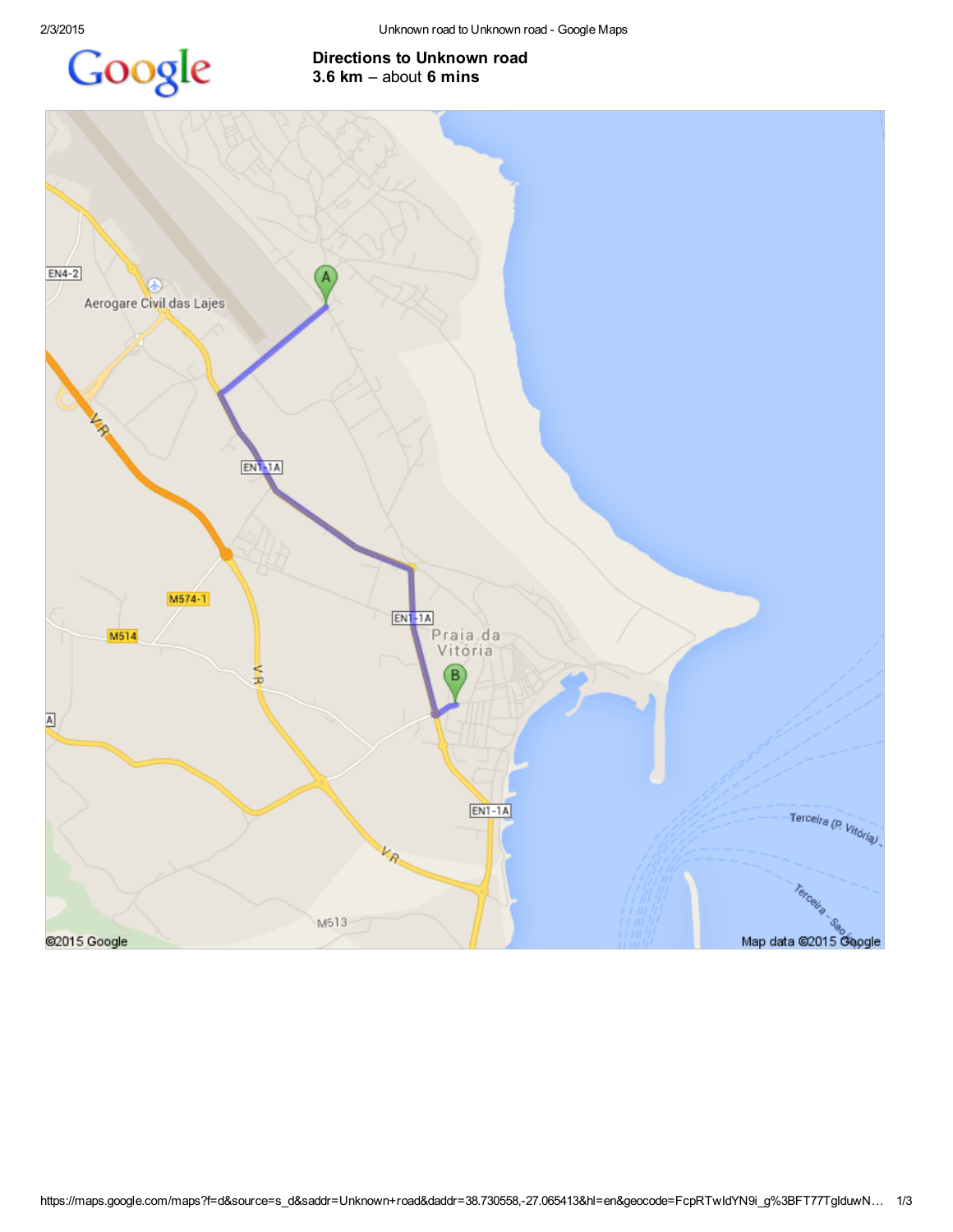

## Unknown road



1. Head southwest



2. Exit the roundabout About 1 min



go 800 m total 850 m

go 13 m<br>total 13 m



go 22 m<br>total 850 m

3. Slight left toward EN1-1A

Қ





go 1.7 km total 2.5 km